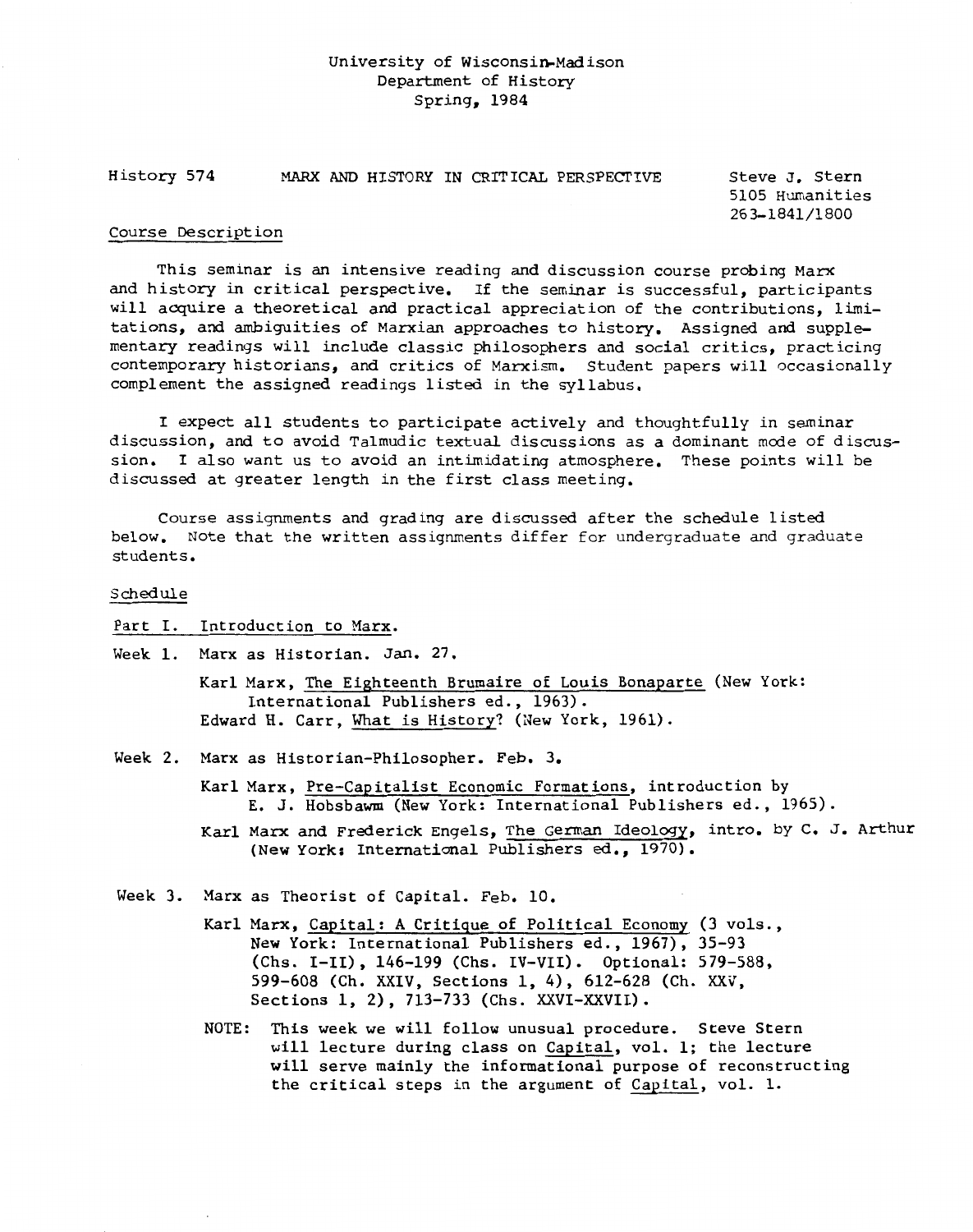#### Part II. Debates on Capitalist Transition and Evolution.

Week 4. The Transition to Capitalism: Debates and Frameworks. Feb. 17.

Maurice Dobb, Studies in the Development of Capitalism (rev. ed., New York, 1963), 1-32.

- Rodney Hilton et al., The Transition from Feudalism to Capitalism (London: Verso ed., 1978).
- NOTE: The class should benefit this week also from a student paper evaluating Robert Brenner, "Agrarian Class Structure and Economic Development in Pre-Industrial Europe," Past & Present, 70 (Feb., 1976), 30-75, and the debate inspired by the article in subsequent issues of Past & Present.
- Week 5. The Transition to Capitalism: The "Classic Case" Challenged. Feb. 24.
	- Alan Macfarlane, The Origins of English Individualism: The Family, Property and Social Transition (New York, 1978).
	- E. P. Thompson, "The Moral Economy of the English Crowd in the Eighteenth Century," Past & Present, 50 (Feb., 1971), 76-136.
	- NOTE: Class discussion will also benefit from a student paper exploring the implications of the following articles for the Macfarlane/Thompson readings: Michael Merril, "'Cash is Good to Eat': Self-Sufficiency and Exchange in the Rural Economy of the United States," Radical History Review, 3 (Winter, 1977), 42-66; Christopher Clark, "Household Economy, Harket Exchange, and the Rise of Capitalism in the Connecticut Valley, 1800-1860," Journal of Social History, 13 (Summer, 1979), 169-189; Sean Wilentz, "Ritual, Republicanism, and the Artisans of Jacksonian New York," in Michael H. Frisch and Daniel J. Walkowitz, eds., Working-Class America: Essays on Labor, Community, and American Society (Urbana, Ill., 1982),
- Week 6. Capital in Colonial and Neo-Colonial Settings. March 2.
	- Immanuel Wallerstein, "The Rise and Future Demise of the World Capitalist System: Concepts for Comparative Analysis," Comparative Studies in Society and History, 16 (Jan., 1974), 387-415.
	- Ernesto Laclau, "Feudalism and Capitalism in Latin America," New Left Review, 67 (May-June, 1971), 19-38.
	- Norma Stoltz Chinchilla and James Lowel Dietz, "Toward a New Understanding of Development and Underdevelopment," Latin American Perspectives, VIII: 3-4 (Summer-Fall, 1981), 138-147.
	- V. I. Lenin, Imperialism: The Highest Stage of Capitalism (New York: International Publishers ed., 1939).

NOTE: Class discussion will benefit from two student papers:

1) a paper exploring the issue of capitalist use of non-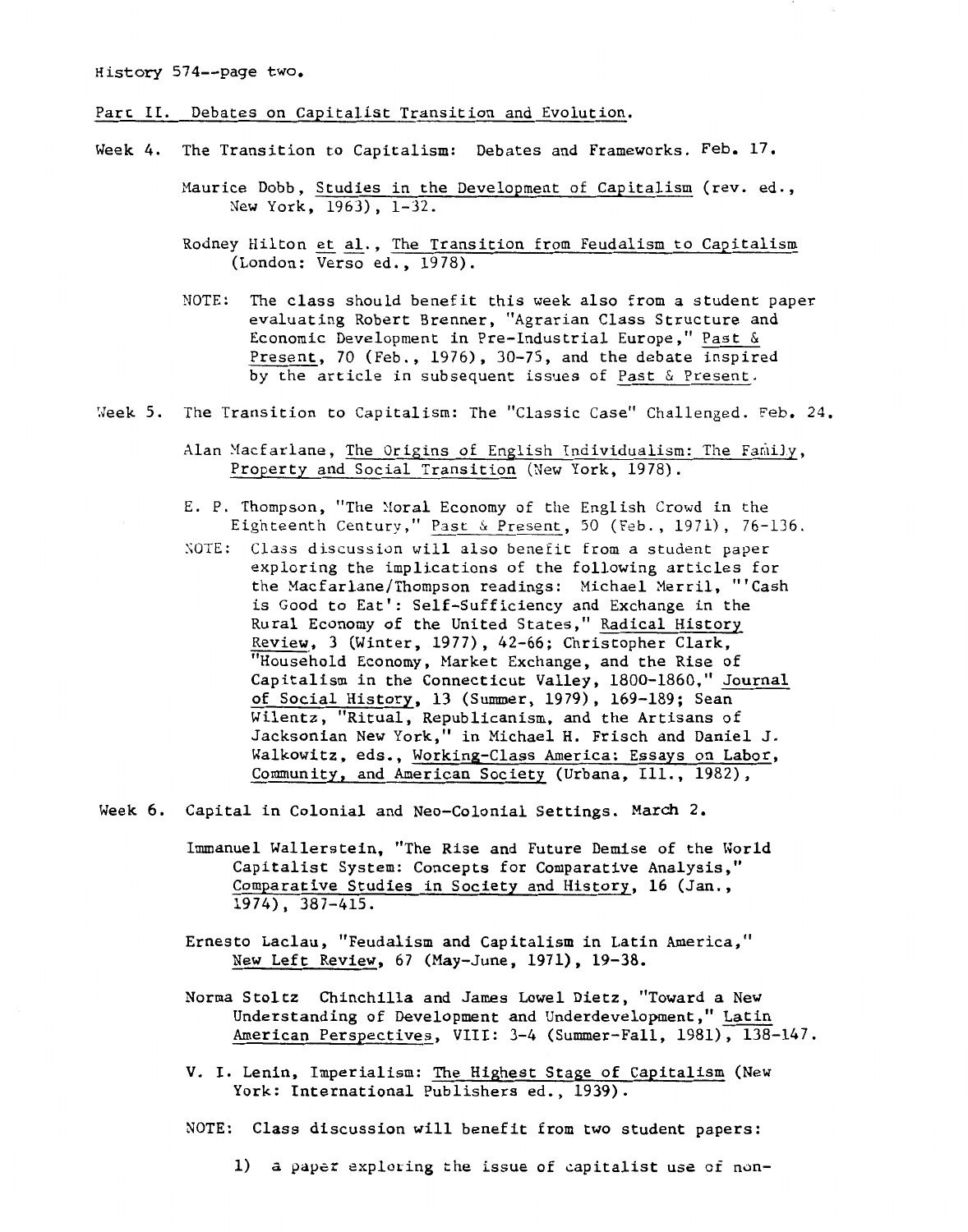capitalist modes of production, based on Eugene D. Genovese, The World the Slaveholders Made (New York, 1969), Part I, and other readings to be determined later; and

- 2) a paper exploring imperialsim as "highest stage," based on Peter Evans, Dependent Development: The Alliance of Hulti-National, State, and Local Capital in Brazil (Princeton, 1979), and other readings to be determined later.
- Part III. State, Politics, and Society.
- Week 7. The State in Revolutionary Settings: Instrument of Class Rule? March 9.
	- V. I. Lenin, State and Revolution (New York: International Publishers ed., 19 ).
	- Edward Boorstein, Allende's Chile: An Inside View (New York, 1977).
	- NOTE: Class Discussion will benefit from two papers exploring the uses and limits of Lenin's approach:
		- 1) a paper looking at the Chilean experience critically by reading books which offer alternatives to Boorstein's vision of state and revolution in Chile, 1970-1973; and
		- 2) a paper that looks at the Russian Revolution itself as a case study by which to assess Lenin's marits and defects as theorist of state and revolution.
- Week 8. Class Rule as Education. March 16.
	- Antonio Gramsci, Selections from the Prison Notebooks, Quintin Hoare and Geoffrey Nowell Smith, eds. and trans. (New York, 1971), 3-23, 206-276.
	- NOTE: Class discussion will benefit from two student papers: Gramscian notions in Eugene D. Genovese's work on the U.S. South.
		- 1) a critical analysis of the use of Gramscian notions in Eugene D. Genovese's work on the U.S. South; and
		- 2) a paper that looks at L. Althusser's approach to "Ideology and Ideological State Apparatuses" in light of a particular case study.
- Week 9. Class Conflict and Political Trajectories. March 30.
	- Barrington Moore, Jr., Social Origins of Dictatorship and Democracy: Lord and Peasant in the Making of the Modern World (Boston: Beacon Press ed., 1967).
	- NOTE: Class discussion will benefit from student papers looking intensively and critically at one or two of Moore's case studies.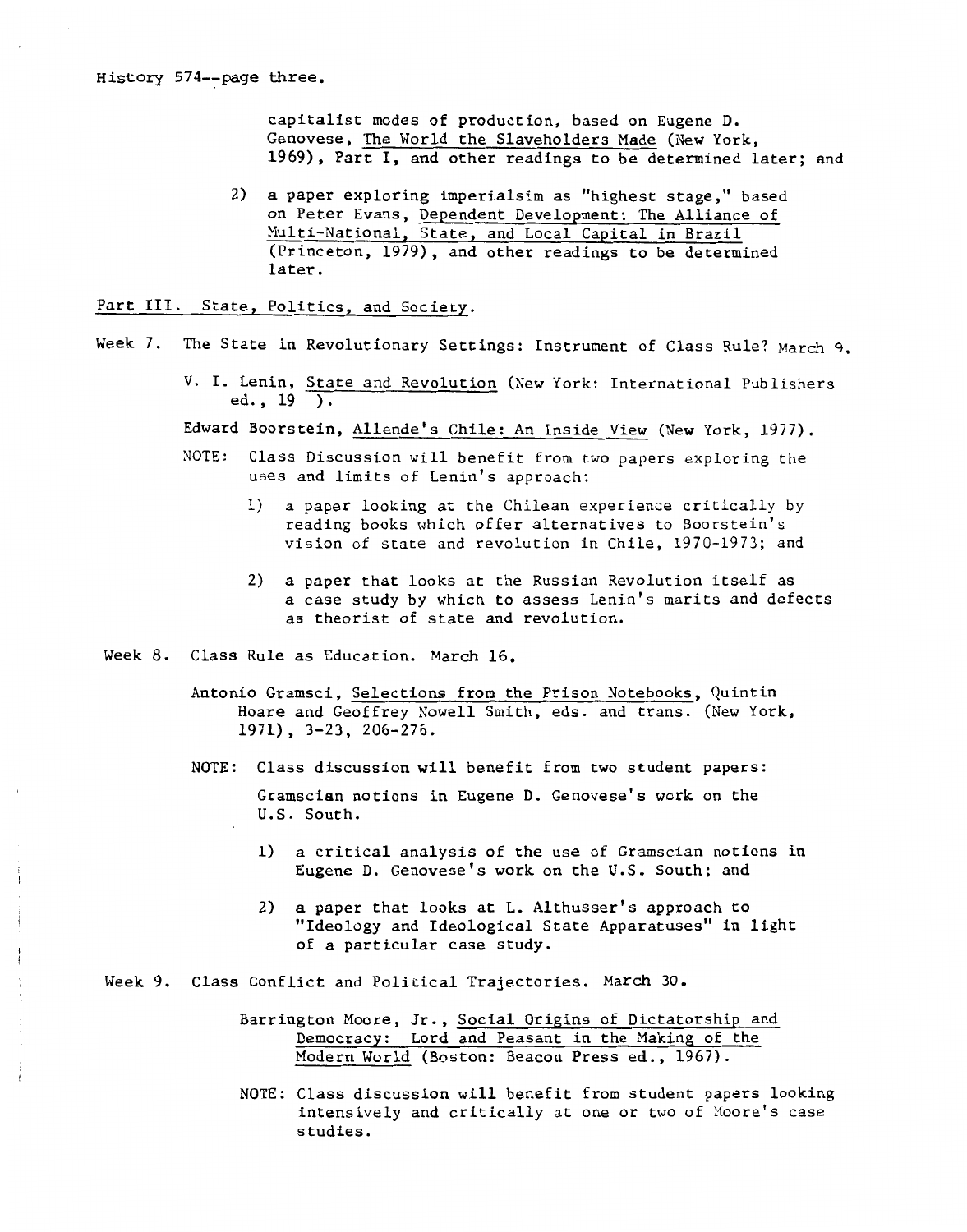### History 574--page four.

### Part IV. Class Formation as Historical Experience.

- Week 10. The Experience of Class Transformation: Classic Case. April 6.
	- E. P. Thompson, The Making of the English Working Class (New York, 1963).
	- NOTE: Class discussion will benefit from a student paper critically assessing Thompson's vision of 19th century England and the reception of his book by historians.
- Week 11. The Experience of Class Transformation: Unorthodox Case. April 13.
	- Florencia E. Mallon, The Defense of Community in Peru's Central Highlands: Peasant Struggle and Capitalist Transition, 1860- 1940 (Princeton, 1983).
	- NOTE: Class discussion will benefit from a student paper looking at the post-Civil War U.S. South as of capitalist transition. A good starting point is Steven Hahn, The Roots of Southern Populism (New York, 1983).
- Week 12. Class and Culture. April 20.

Raymond Williams, Marxism and Literature (New York, 1977). Possibly to be supplemented by a reading chosen by the class.

## Part V. Beyond the Prism of Class: Gender-Based Critiques.

- Week 13. "The Woman's Question" in Classic Marxist Thought. April 27.
	- Frederick Engels, The Origin of the Family, Private Property and the State (New York: International Publishers ed., 1972).
	- V. I. Lenin, On the Emancipation of Women (Moscow: Progress Publishers ed., 1974).
- Week 14. Reassessments and Critiques. May  $4$ .
	- Maxine Molyneux, "Androcentrism in Marxist Anthropology," Critique<br>of Anthropology, ..., 55-81. of Anthropology,
	- Karen Sacks, "Engels Revisited: Women, the Organization of Production, and Private Property," in Rayna R. Reiter, ed., Toward an Anthropology of Women (New York, 1975), 211-234.
	- Gayle Rubin, "The Traffic in Women: Notes on the 'Political Economy' of Sex," in •Ibid., 157-210.
	- Heidi Hartmann, "The Unhappy Marriage of Marxism and Feminism: Towards a More Progressive Union," in Lydia Sargent, ed., Women and Revolution (Boston, 1981), 1-41.
	- NOTE: Class discussion will benefit from papers that discuss: